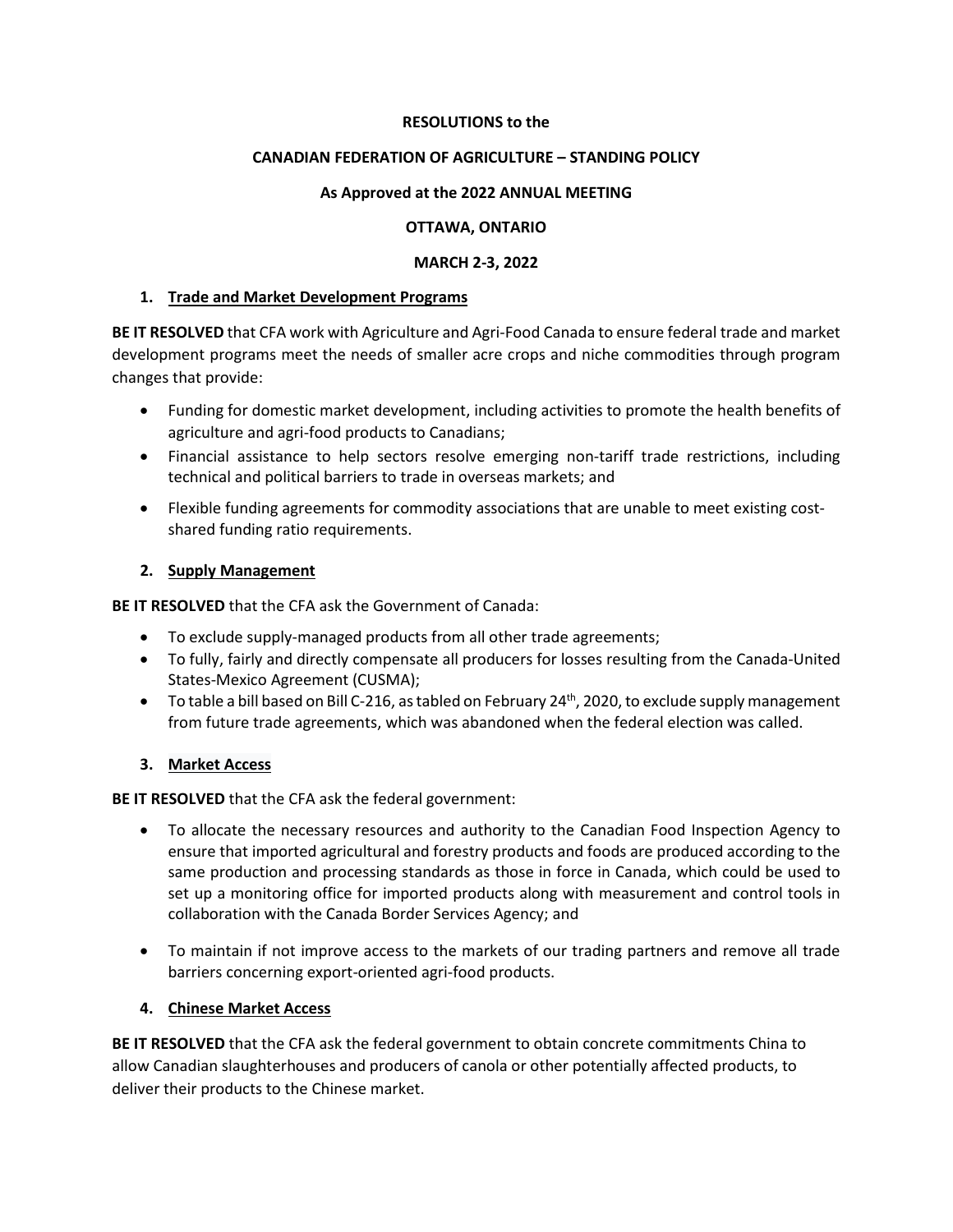## **5. Negotiate an exemption for private-forest lumber in the future agreement on lumber exports to the US**

**BE IT RESOLVED** that the CFA ask the Government of Canada to negotiate an exemption from countervailing and anti-dumping duties for private-forest lumber in the future agreement on softwood lumber exports to the United States.

## **6. Canada/US agency equivalency in trade selections**

**BE IT RESOLVED** that CFA urgently request the appropriate Canadian trade negotiating agencies be included with CFIA in any future trade-sensitive discussions to better ensure the CFIA has, at the very least, the equivalent expertise, including science and trade, in those discussions to ensure reciprocity in both countries' testing regimes and regulations, as well as having a Canada-focused trade lens applied to any discussions with trade partners.

## **7. Lifting Canada's trade restrictions on the export of fresh PEI potatoes**

**BE IT RESOLVED** that CFA call upon the Minister of Agriculture and Agri-Food Canada to immediately begin certifying for export table stock potatoes from Prince Edward Island that are washed, brushed and sprout inhibited, and further, the Minister uses all available means to ensure the United States continues to allow the import of washed, brushed and sprout inhibited table stock potatoes from Prince Edward Island.

## **8. Standardized Grain Contracts**

**BE IT RESOLVED** that CFA lobby the Minister of Agriculture and Agri-Food Canada to obtain approval and amend Section 29 of the Regulations, which currently pierces a contract and obligates Licensees' contracts to address a delivery period, to expand Canada Grain Commission rule-making power to cover contract standards and remedies for outlier contracts.

## **9. Noxious Weed – Amaranthus Palmeri**

**BE IT RESOLVED** that CFA lobby the Canadian Food Inspection Agency to have Amaranthus palmeri added as a prohibited noxious weed seed under the Weed Seeds Order.

## **10. Funding for Breeding Programs**

**BE IT RESOLVED** that CFA lobby Agriculture and Agri-Food Canada to protect the viability of public crop breeding programs by ensuring that AgriScience Clusters provide funding for all crops breeding activities necessary to bring a new crop variety to market, and

**BE IT FURTHER RESOLVED** that CFA lobby Agriculture and Agri-Food Canada that a minimum 70:30 (government-producer) cost share funding ratio is reinstated for smaller acre crops that cannot afford to meet the full cost share ratio.

# **11. Pest Management Regulatory Agency**

**BE IT RESOLVED** that the CFA ask the Government of Canada to ensure that the independent scientific findings to be produced by the PMRA are taken into account in government decisions and recommendations.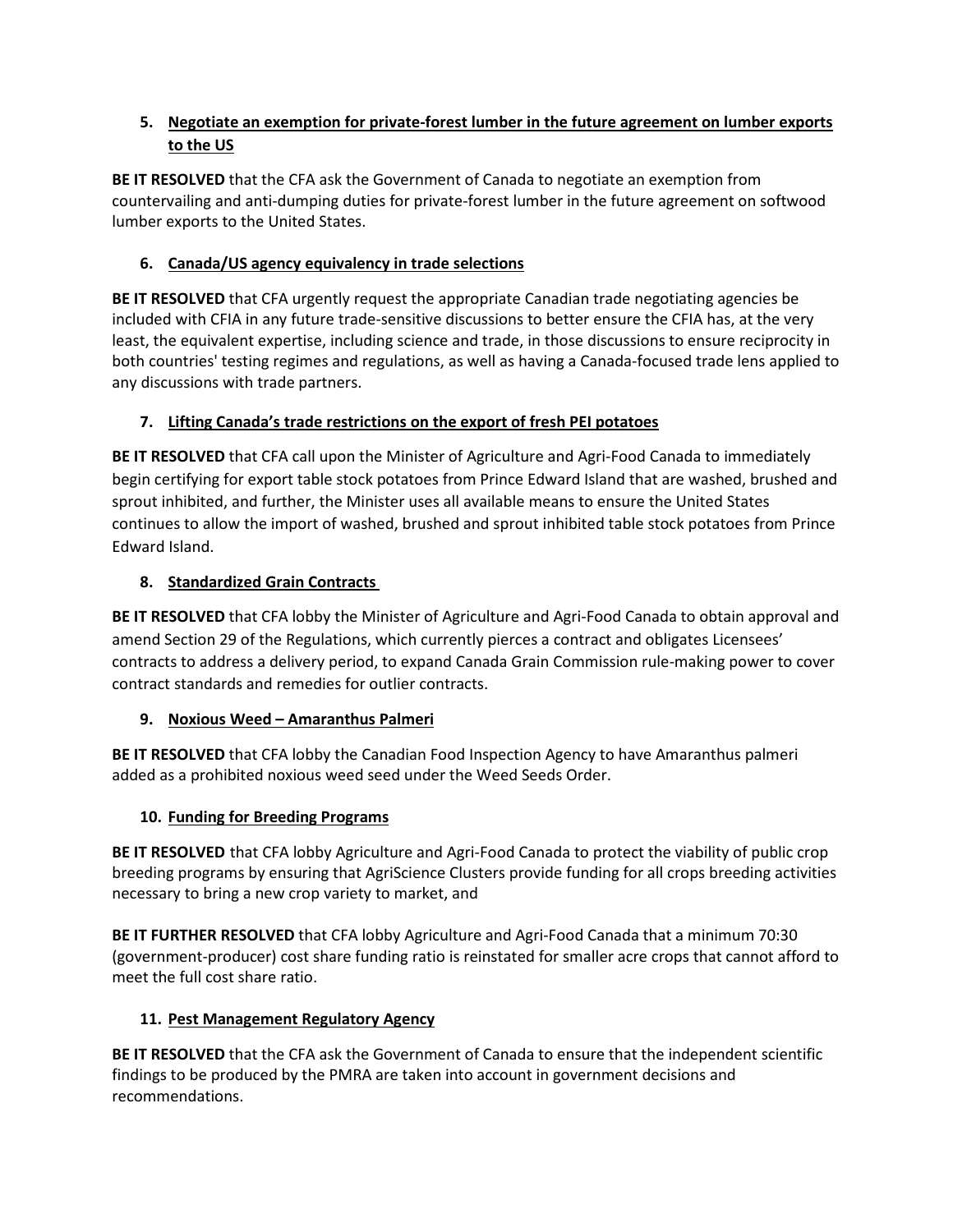## **12. Revocation of the maximum residue limits for Imported Products when active ingredients are removed in Canada**

**BE IT RESOLVED** that the Canadian Federation of Agriculture:

- Meet with Agriculture and Agri-Food Canada and Health Canada officials to inform them of the economic consequences and food safety implications of this situation;
- Ask the Government of Canada and the PMRA to set the MRL at 0.01 PPM for imported products when these active ingredients are subject to complete removal in Canada;
- That any MRLs applicable to unregistered active ingredients set by the Canadian Department of Health for imported products apply to products originating in Canada
- Ask the Government of Canada and the Canadian Food Inspection Agency to block at the border any imported agricultural product presenting MRLs higher than those for Canadian products as a result of the PMRA's re-evaluation of a phytosanitary product.
- Ask the Government of Canada to work with the U.S. Government to harmonize the MRL to 0.01 PPM for active ingredients that are no longer registered

## **13. Farm Animal Veterinarians**

**BE IT RESOLVED** that CFA work with members and other stakeholders to address the issues with accessing farm animal veterinarians.

## **14. CFA-led industry review of CFIA**

**BE IT RESOLVED** that CFA engage its member commodity groups, which are subject to CFIA oversight, in a coordinated effort to: 1) identify industry concerns with the interpretation and enforcement of CFIA regulations; 2) assess CFIA's consultation and dialogue protocol with impacted industry members and sectors; 3) identify industry recommendations on how to best address these concerns.

# **15. Approval of safe-use alternative antimicrobials**

**BE IT RESOLVED** that the CFA work with agricultural stakeholders to lobby Health Canada to facilitate the swift approval of alternative antimicrobials with a history of safe use in other jurisdictions.

# **16. Reserving animal-based imagery for animal products**

**BE IT RESOLVED** that CFA lobby for stricter and more proactive enforcement of existing labelling regulations and legislation.

**BE IT FURTHER RESOLVED** that CFA lobby Agriculture and Agri-Food Canada, the Canadian Food Inspection Agency and Health Canada to reserve to animal-based products the use of images of animals as well as any names/words commonly used to describe such products.

# **17. Support for additional sustainability tools, technologies and practices**

**BE IT RESOLVED** that the CFA lobby government to ensure effective and targeted funding to support the development and implementation of additional sustainability tools, technologies, and practices on farms, such as: ecological goods and services programming, infrastructure supporting renewable energy, standardized tools and technologies to measure greenhouse gas emissions on-farm, and research towards on-farm green technologies.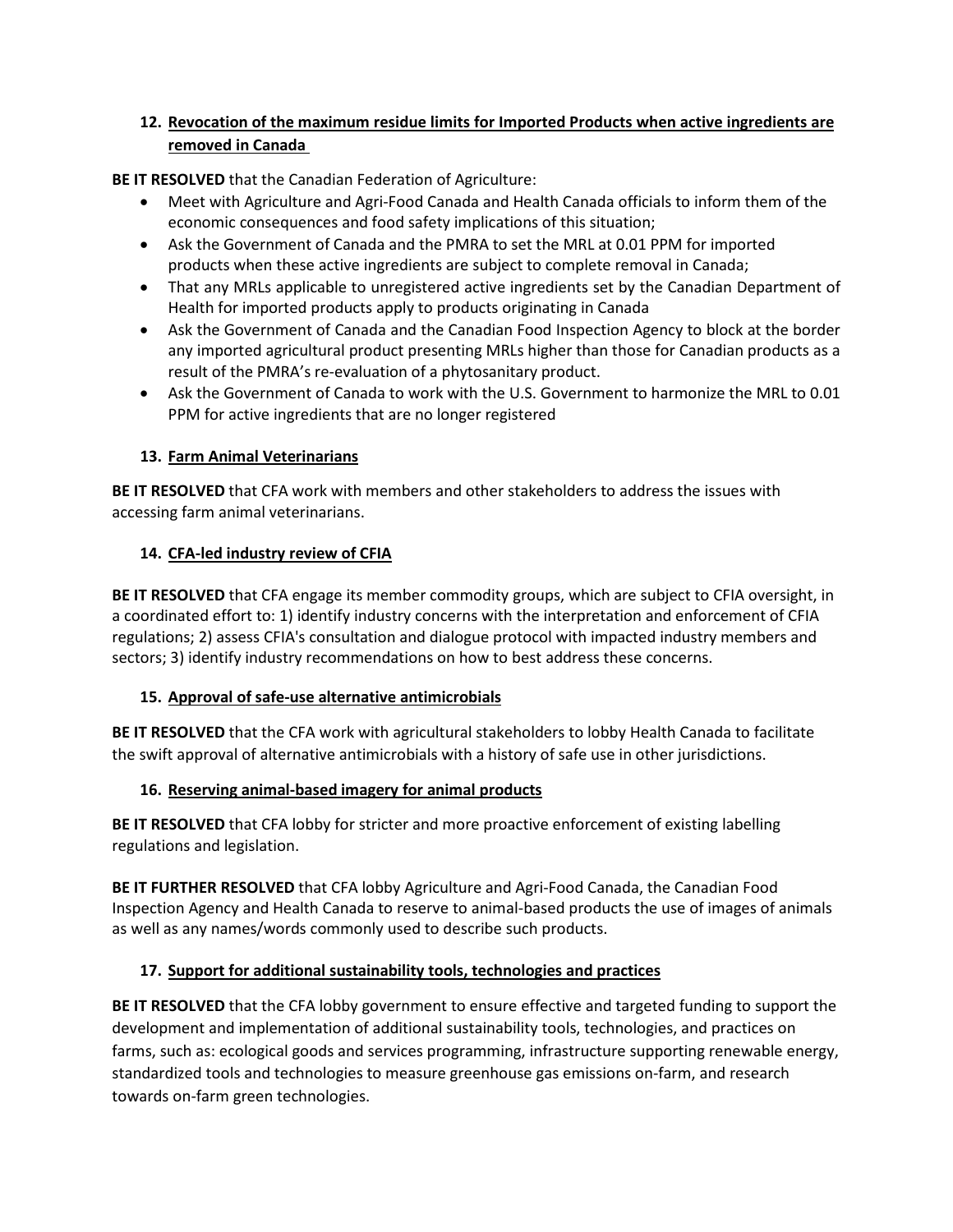## **18. Maintenance Funding for Weather Radar Stations**

**BE IT RESOLVED** that the CFA lobby Environment Canada to ensure the weather radar network provides radar coverage for all agricultural lands in Canada.

**BE IT FURTHER RESOLVED** that CFA lobby the Federal Government to ensure Environment Canada has the direction and resources to ensure that radar stations are kept functioning in a consistent and reliable manner.

#### **19. Canadian Agriculture Competitiveness**

**BE IT RESOLVED** that CFA lobby the Federal Government to focus on supporting those strategies that will result in the largest emissions mitigation effects (i.e. methane and nitrogen oxides), including methane inhibitors for both feedlot and cow-calf operations, manure management, fertilizer management, etc.

**BE IT FURTHER RESOLVED** that CFA lobby the Federal Government to ensure that agriculture is not penalized where there are no feasible alternatives, as the past has shown with conservation tillage that agriculture will adopt better practices when able, and to recognize and address climate policies that, while necessary for other industries, negatively affect Canada's agricultural competitiveness.

**BE IT FURTHER RESOLVED** that CFA lobby the Federal Government so that when realistic alternatives are identified, transition and implementation plans for agricultural businesses are also supported (backgrounder, follow-up, etc.)

## **20. Mandatory Entry Level Training for Truck Drivers**

**BE IT RESOLVED** that CFA work with the Federal government to establish license reciprocity for Class 1 Drivers both in Canada and with the U.S to increase the availability of drivers for the sector and for improved inter-provincial and international transport,

**BE IT FURTHER RESOLVED** that CFA lobby the Federal Government to invest in the training of Class 1 Drivers to help reduce the financial burden on agriculture producers and reduce the shortage of truck drivers available.

## **21. Private Grade Crossings in Agricultural and Forestry Areas**

**BE IT RESOLVED** that the CFA ask Transport Canada to make the necessary representations to the relevant authorities to ensure that:

- All private grade crossings that connect agricultural or forestry (wooded) land be automatically considered "low risk" crossings;
- Railway companies be compelled to carry out construction, modification and maintenance work on grade crossings quickly and at no cost to agricultural and forestry producers;
- Real rights-of-way and maintenance easements in favour of the land belonging to agricultural and forestry producers, whose property is affected by the construction of a railway line, be granted to ensure the continuation of agricultural and forestry activities.

## **22. Trucking Industry**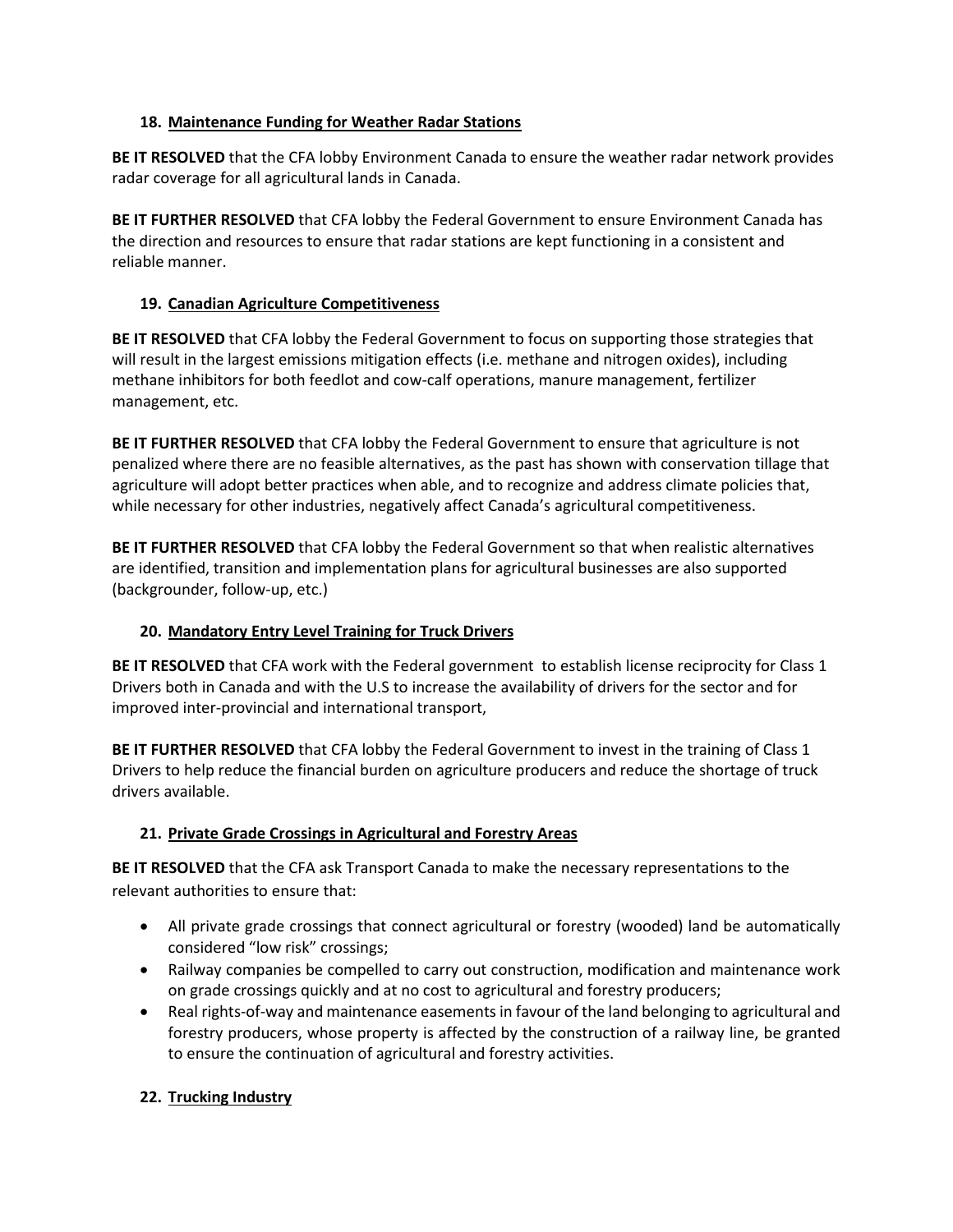**BE IT RESOLVED** that CFA works with its members and contacts to minimize the barriers, although not standards, to new commercial truck drivers entering the industry.

## **23. Right to Repair**

**BE IT RESOLVED** that CFA lobby the Government of Canada to pass legislation that will guarantee a farmer's right to repair the electronic components in farm machinery.

## **24. Legislative measures to prohibit unauthorized entry into agricultural businesses and foodprocessing sites**

**BE IT RESOLVED** that the CFA ask the Government of Canada:

- To table and adopt a bill based on Bill C-205, as tabled on February 18, 2020, making it a punishable offence to enter a place where animals are present without authorization or lawful excuse while creating a risk of contamination, which was abandoned when the federal election was called, and
- which will include plants as well as animals.

## **25. Water Infrastructure Funding**

**BE IT RESOLVED** that CFA advocate for enhancements to federal water infrastructure and water supply programming, including;

- 1. Infrastructure programs which mandate consideration and recognition of financial, organizational and technical challenges faced by rural and remote communities,
- 2. A review of program design to identify solutions to the challenges in accessing public funding by rural communities and agricultural producers,
- 3. The adoption of the principle that programs providing public funding for infrastructure should provide benefits to all citizens in the region, urban and rural, and that proponents demonstrate the consideration of regional water needs.
- 4. The adoption of the principle that connections to publicly funded water infrastructure projects be accessible to neighbouring communities at a reasonable cost.
- 5. That the Federal government work with the Provinces to develop programs to assist rural and remote communities with the ability to build local capacity in planning, developing, and implementing water projects to meet local needs and enhance future resilience.

## **26. The Barton Report**

**BE IT RESOLVED** that the CFA lobby the Canadian Government to implement the initiatives outlined in the Barton Report including: 1) Attracting the talent Canada needs through immigration, 2) Positioning Canada as a Global Trading Hub, 3) Unlocking innovation to drive sales and growth, thus increasing agriculture's contributions to Canada's GDP.

## **27. Livestock Tax Deferral**

**BE IT RESOLVED** That CFA lobby Agriculture and Agri-Food Canada to implement changes to the Livestock Tax Deferral Program to ensure: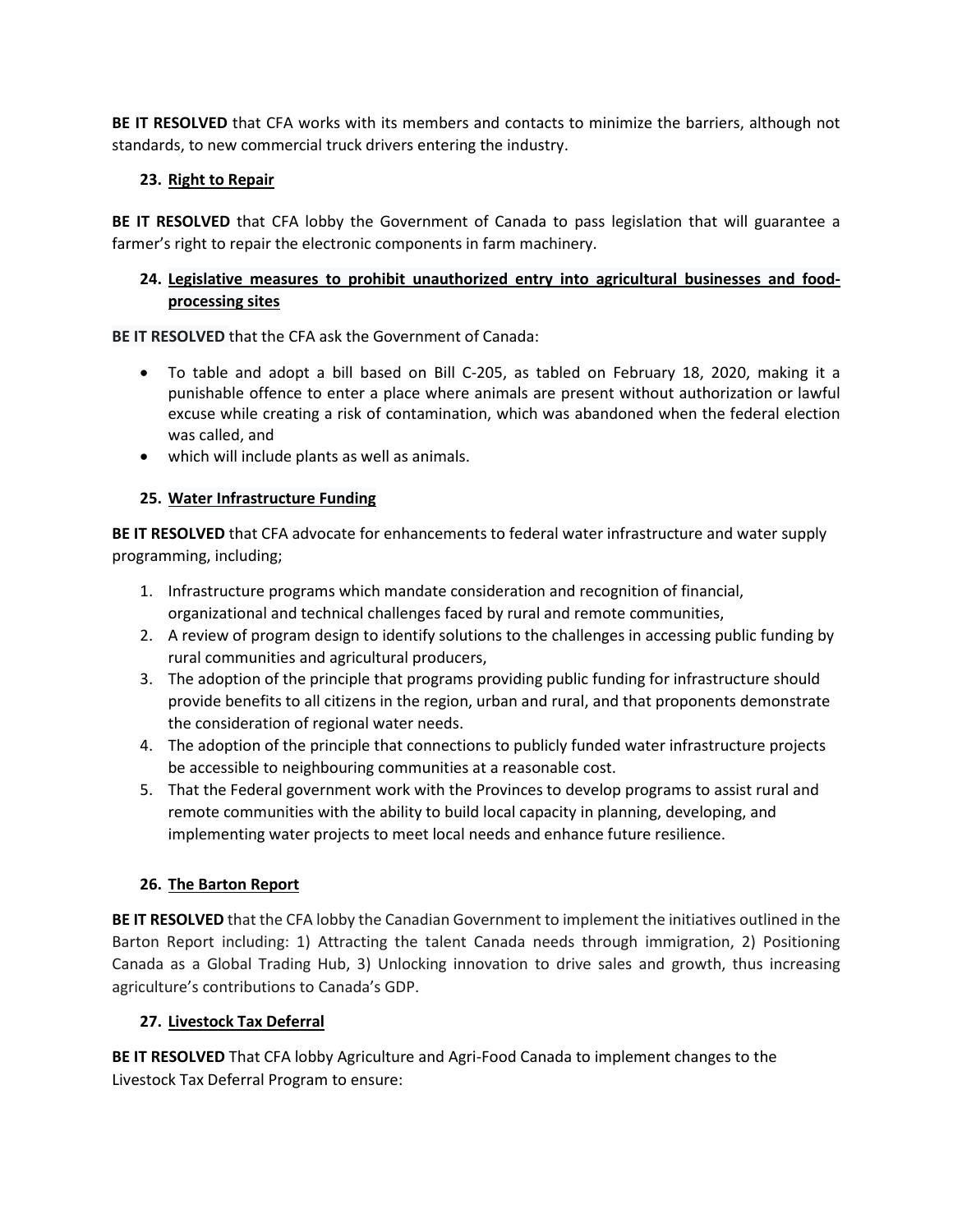- All producers in need of a tax deferral due to drought or excessive moisture have access to the Livestock Tax Deferral program, irrespective of administrative boundaries;
- Decisions regarding deferral eligibility are timely and in sync with the production season to allow for informed business decision-making and tax planning on the part of producers;
- That the program is utilizing new technology such as satellite vegetative mapping into their drought and excessive moisture assessment process;
- Individual producers, when excluded from a designation, are afforded an appeal mechanism; and
- That all classes and types of livestock are provided a deferral when AgriRecovery is triggered.

## **28. Agricultural Policy Framework 2023-2028: Risk Management**

**BE IT RESOLVED** that CFA ask Agriculture and Agri-food Canada to maintain all current BRM programs and enhance them to make them more responsive to current and emerging risks, including:

- Increasing the flexibility of the AgriInsurance program so that it can adequately cover new climate risks; and
- Improving the AgriRecovery framework so that it can respond more dynamically to emerging risks.

## **29. Agricultural Policy Framework 2023-2028 : AgriStability**

**BE IT RESOLVED** that CFA ask Agriculture and Agri-food Canada to increase AgriStability program coverage to 85% of the reference margin, without requiring the agreement of all the provinces.

## **30. Agricultural Policy Framework 2023-2028: AgriInvest**

**BE IT RESOLVED** that CFA ask Agriculture and Agri-food Canada to enhance the AgriInvest program by increasing the government's contribution to the program and by providing a tax exemption on withdrawals used to improve farm business productivity.

## **31. Agricultural Policy Framework 2023-2028: Investment**

**BE IT RESOLVED** that CFA ask the Government of Canada to increase the overall budget for the agricultural sector in order to close the gap with the European Union so that public investment in agriculture is consistent with the size and strategic importance of this sector within the Canadian economy, while reducing the administrative burden on agricultural producers.

## **32. Agriculture Policy Framework 2023-2028: Agri-environmental**

**BE IT RESOLVED** that CFA ask Agriculture and Agri-Food Canada:

- To introduce a new program, called Agri-Green, to remunerate producers who will comply with certain environmental requirements or implement certain practices;
- To offer a dedicated support and guidance program for all the adjustments required of agricultural enterprises enabling them to cope with climate changes and make greater use of existing advisory services; and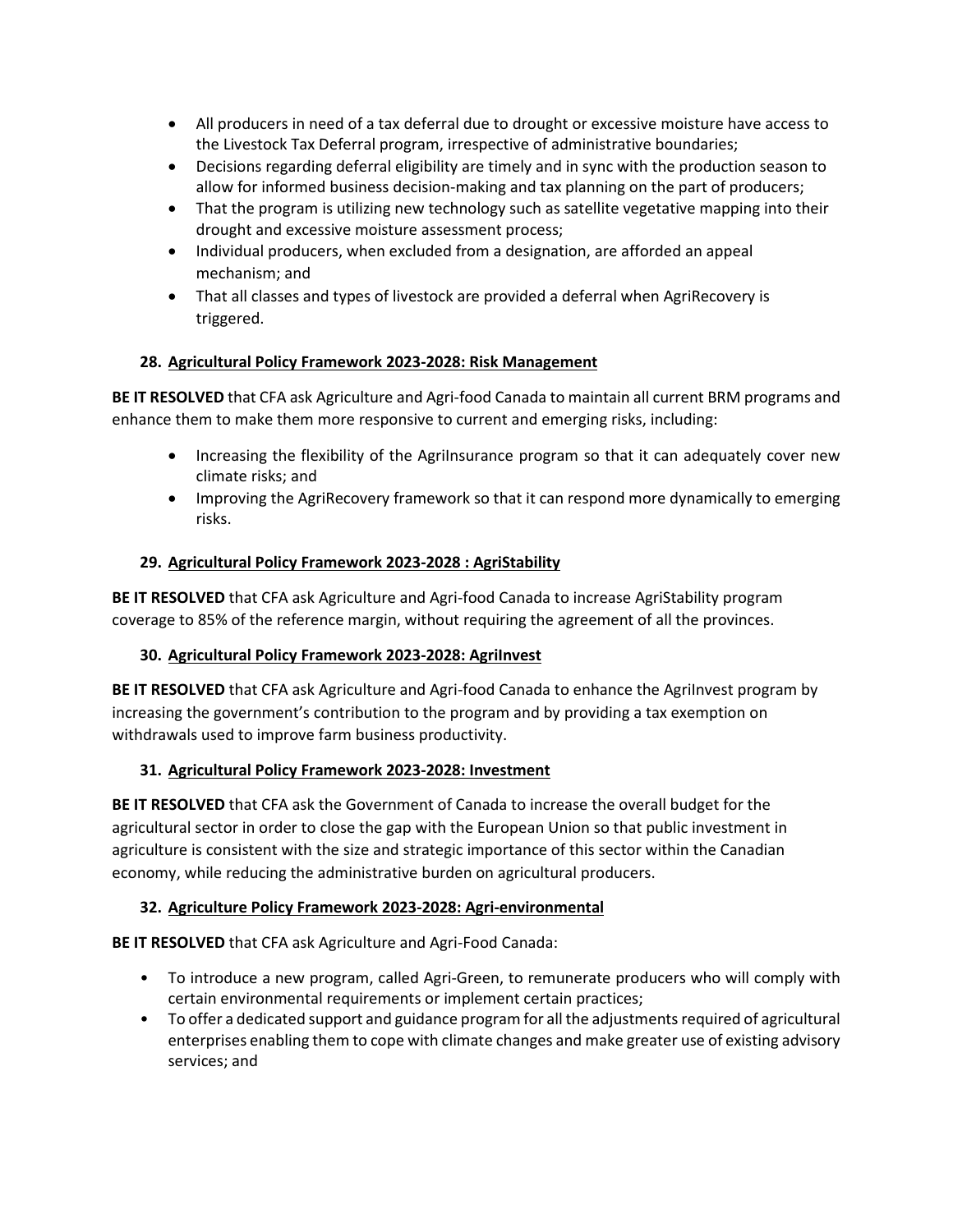• To increase funding for agronomic research and innovation as well as for strategic agroenvironmental initiatives (e.g., Living Laboratory Initiative, coaching, training, knowledge transfer, etc.).

## **33. Code of conduct for distribution chains**

**BE IT RESOLVED** that the CFA ask Agriculture and Agri-Food Canada to institute a mandatory, enforceable code of conduct for large food retailers, along with an independent dispute resolution mechanism, and this done in collaboration with various producer associations.

## **34. Insurance**

**BE IT RESOLVED** that the CFA work with members to identify insurance barriers and gaps and work with stakeholders to address these gaps.

**BE IT FURTHER RESOLVED** that the CFA work with the Federal Government and its members to create a publicly (government) owned farm insurance company to underwrite, issue and manage for the farming industry in Canada.

## **35. Fair compensation for PEI potato farmers**

**BE IT RESOLVED** that the Government of Canada properly compensate potato farmers and the affected provincial governments adequately for losses caused by all actions taken by the Minister of Agriculture and Agri-Food against PEI potatoes, including the ministerial order restricting interprovincial trade, the decision to stop certifying PEI potatoes for export to the United States, and any future impacts to demand for potatoes caused by irrevocable harm to the 'PEI Potatoes' sterling brand caused by actions taken by CFIA and the Minister of Agriculture and Agri-Food.

**BE IT FURTHER RESOLVED** that the Government of Canada be asked to re-evaluate if the AgriStability program is an effective vehicle to provide meaningful compensation during unforeseen market closures.

# **36. Access to Government Funding for All Agricultural Producers**

**BE IT RESOLVED** that the CFA lobby the Government of Canada through AAFC to insist that the program parameters and priorities of the Next Policy Framework are jointly developed and applied by the federal, provincial and territorial governments to ALL agricultural producers, and

**BE IT FURTHER RESOLVED** that if the Government of Canada is otherwise restricted in its implementation of equal access for all farmers due to provincial jurisdictions, the CFA insist an alternate emergency fund be created with accessibility granted to farmers excluded from current CAP funding within their province.

# **37. Business Risk Management 1**

**BE IT RESOLVED** that when improvements to business risk management programs are proposed by the federal government, provinces can individually select whether or not to adopt the program, without the current requirement of a 'strong majority'.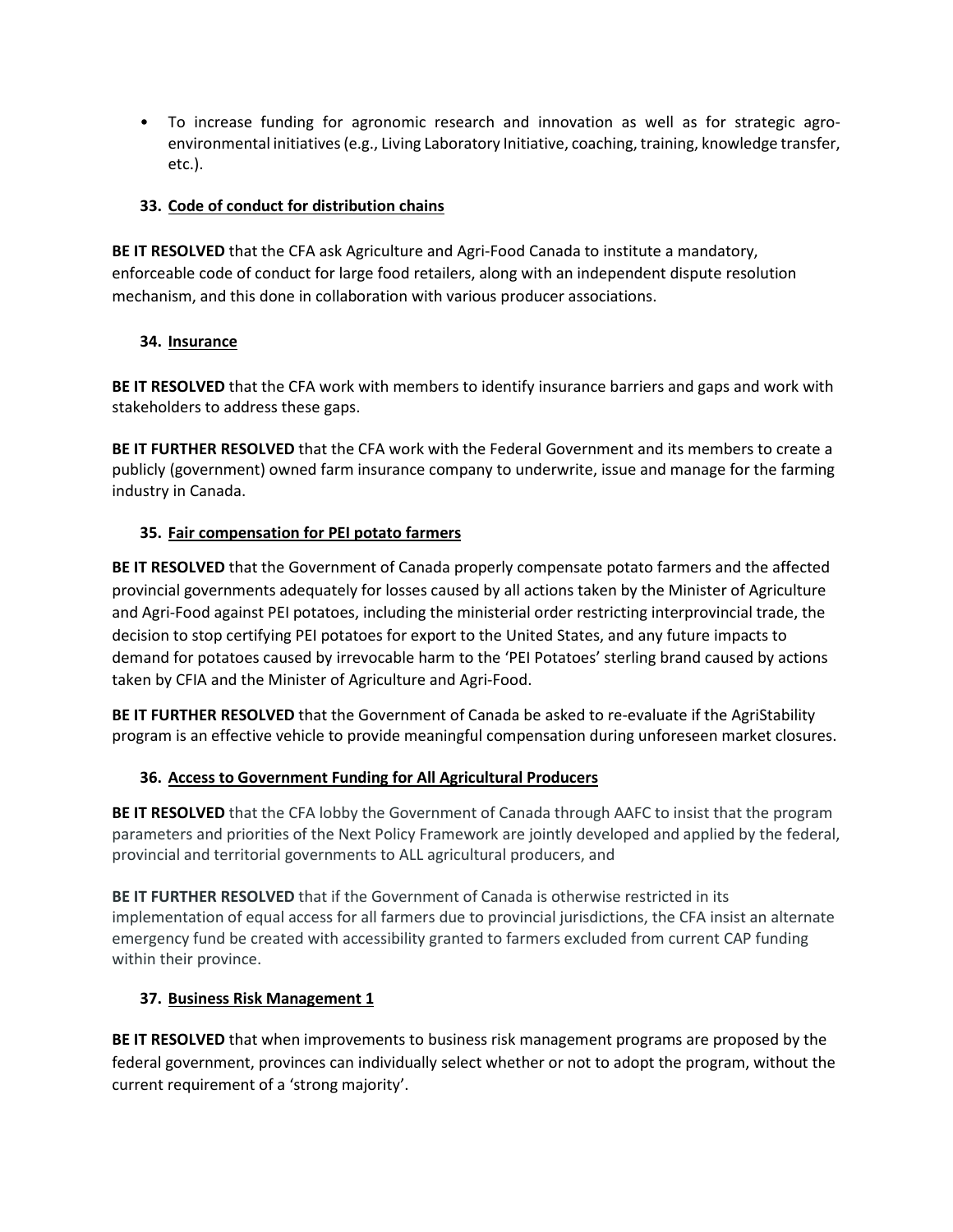#### **38. Business Risk Management 2**

**BE IT RESOLVED** that should the Federal government allow individual provinces to opt into proposed improvements to risk management programs negating the requirement of a 'strong majority' of provinces, CFA lobby Agriculture and Agri-food Canada to allow individual producers in those provinces that do not opt in to access the federal portion of funding improvements proposed by the federal government.

## **39. Temporary Foreign Worker Program**

**BE IT RESOLVED** that the Canadian Federation of Agriculture ask the federal government to revise the Temporary Foreign Worker program to eliminate the 10% limit of temporary foreign workers for a processing business whose operations are directly dependent on seasonal agricultural productions.

## **40. Temporary Foreign Worker Program: Processing**

**BE IT RESOLVED** that the CFA ask the Government of Canada:

- To provide simplified and accelerated administrative processing for employers and TFWs who have been using the program for several years; and
- To ensure that access to TFWs is prioritized in both the agri-food processing sector and the agricultural production sector.

## **41. Temporary Foreign Worker Program : Housing**

**BE IT RESOLVED** that the CFA ask the Government of Canada:

- In the event that new TFW housing standards are introduced, to preserve the competitiveness of the agricultural sector with, among other things, adequate government financial support and an adequate timeframe for their implementation; and
- To extend the time limits for housing inspections to a minimum of 12 months.

# **42. Temporary Foreign Worker Program: Impartial Support**

**BE IT RESOLVED** that the CFA ask the Government of Canada to provide support to employers, TFWs and community organizations throughout the employment relationship in a neutral and impartial manner.

## **43. Temporary Foreign Worker Program: Mandatory Isolation Support**

**BE IT RESOLVED** that the CFA ask the Government of Canada to take steps to ensure that quarantine assistance is maintained for as long as arriving TFWs are required to be quarantined, and ensure this measure applies retroactively to June 15, 2021.

## *REAFFIRMATIONS/RENEWALS*

## **44. Credit for Carbon Sequestration**

**BE IT RESOLVED** that CFA lead farm organizations in exploring a common strategy to ensure that growers are recognized and rewarded for removal of carbon from the air and its storage in the soil.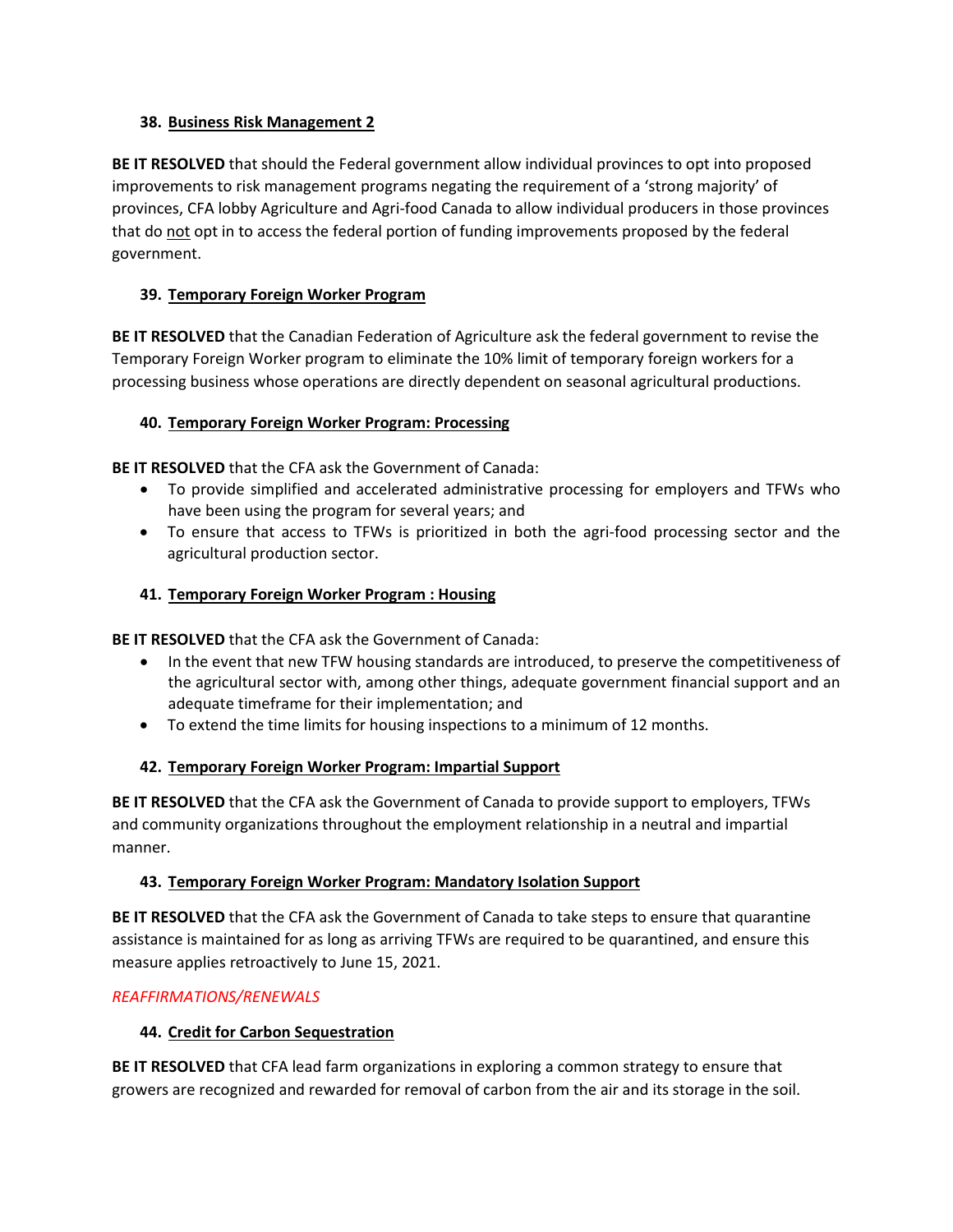#### **45. Expansion of Weather Radar Network**

**BE IT RESOLVED** that the CFA lobby Environment Canada to ensure the weather radar network provides radar coverage for all agricultural lands in Canada.

## **46. Emission Offset Programming**

**BE IT RESOLVED** that CFA investigate carbon sequestration and the potential impact it may have on Canadian farmers' incomes; as well, investigate a cap and trade system and the potential it may have as a source of income for Canadian farmers.

## **47. Harmonizing of Pesticides**

**BE IT RESOLVED** that the Canadian Federation of Agriculture, in concert with other interested organizations petition the Privy Council Office, which is the body responsible in Canada for the Regulatory Cooperation Council, with a demand that all differences in the evaluation and registration of pesticides that are preventing harmonization between Canada and the USA be resolved.

## **48. Safe Food for Canadians Regulations**

**BE IT RESOLVED** that the Canadian Federation of Agriculture ask Agriculture and Agri-Food Canada and the Government of Canada:

- To provide an investment assistance program to support the purchase and installation of equipment required to comply with Safe Food for Canadian Regulations (SFCR) standards, including labelling;
- To strengthen the capacity of agricultural businesses to adapt specifically to the SFCR by means of financial support for the use of consulting services;
- To ensure that foreign suppliers are subject to the same regulatory requirements and to the same production standards as Canadian producers, with rigorous identification of their products.

# **49. Local Labour Force**

**BE IT RESOLVED** that the Canadian Federation of Agriculture lobby the proper government agencies to provide changes to allow agricultural producers to access the local labour force without affecting their Guaranteed Income Supplement or incurring any penalties.

## **50. Regional Allowances**

**BE IT RESOLVED** that the CFA lobby the Pest Management Regulatory Agency and Health Canada to consider scientific data and make regional allowances for products based on the scientific data for that region.

# **51. Ongoing and Complete Funding for the Technical Review of the Canadian Organic Standards**

**BE IT RESOLVED** that the Canadian Federation of Agriculture, in conjunction with Canadian Organics Trade Association, ask the Government of Canada to provide ongoing, full funding for the technical review of Canadian Organic Standards (recurring budget allocations) beyond the current review to be completed in 2020.